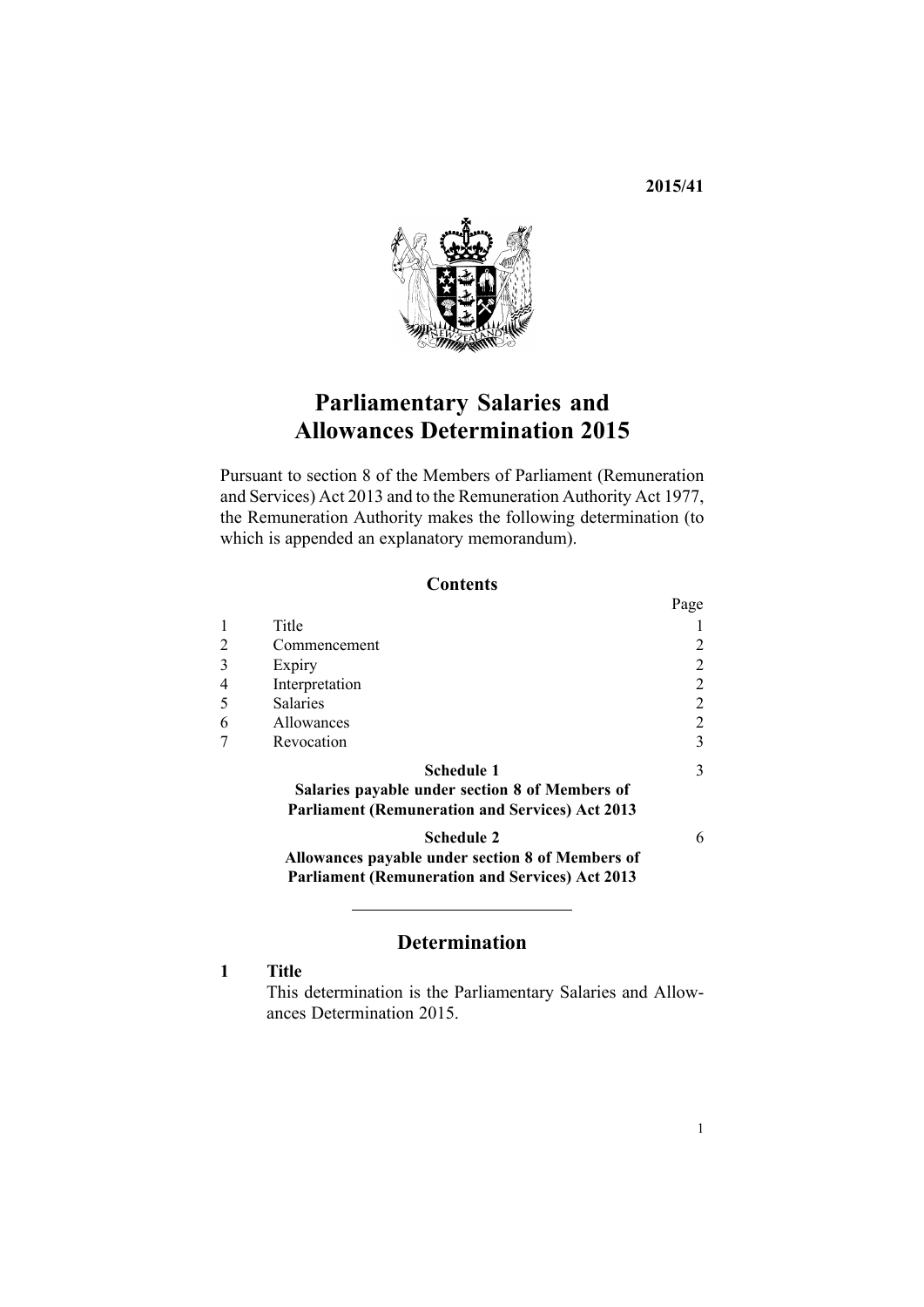| <b>Parliamentary Salaries and Allowances</b> |  |
|----------------------------------------------|--|
| <b>Determination 2015</b>                    |  |

### **2 Commencement**

This determination is deemed to have come into force on 1 July 2014.

### **3 Expiry**

This determination expires on 30 June 2015.

## **4 Interpretation**

In this determination,—

**party** means a parliamentary political party whose members in the House of Representatives include at least 1 member elected as <sup>a</sup> constituency or list candidate for that party

**select committee** means <sup>a</sup> committee that is established by, or in accordance with,—

- (a) Standing Order 184(1) or (2) of the Standing Orders of the House of Representatives (with effect on 15 August 2014); or
- (b) the corresponding provision of those Standing Orders (with effect on an earlier or <sup>a</sup> later date).

### **5 Salaries**

- (1) The salaries payable under [section](http://www.legislation.govt.nz/pdflink.aspx?id=DLM4034270) 8 of the Members of Parliament (Remuneration and Services) Act 2013 are set out in [Schedule](#page-2-0) 1.
- (2) No member of Parliament may be paid more than 1 salary at any one time under any of the provisions of [Schedule](#page-2-0) 1 and, if <sup>a</sup> member holds 2 or more offices, the salary payable to that member is that payable for the office for which the highest salary is payable.

### **6 Allowances**

- (1) The allowances payable under [section](http://www.legislation.govt.nz/pdflink.aspx?id=DLM4034270) 8 of the Members of Parliament (Remuneration and Services) Act 2013 are set out in [Schedule](#page-5-0) 2.
- (2) An allowance is paid to the recipient for the purpose of reimbursing the recipient for expenses that arise from that recipient's official and parliamentary duties and that are not other-

<span id="page-1-0"></span>cl 2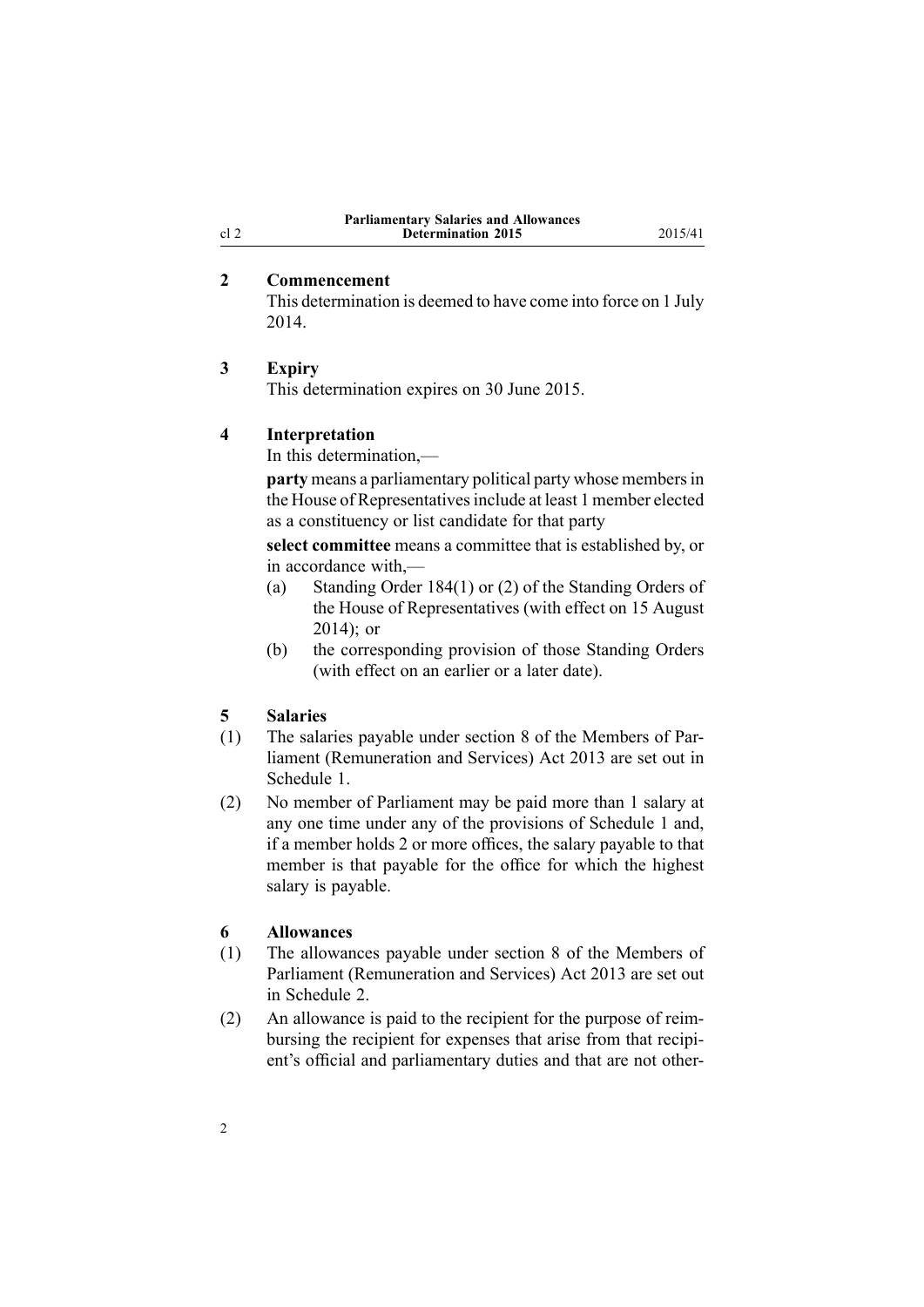<span id="page-2-0"></span>2015/41

wise covered by the determinations made under the [Members](http://www.legislation.govt.nz/pdflink.aspx?id=DLM4034212) of Parliament [\(Remuneration](http://www.legislation.govt.nz/pdflink.aspx?id=DLM4034212) and Services) Act 2013.

### **7 Revocation**

The [Parliamentary](http://www.legislation.govt.nz/pdflink.aspx?id=DLM5736818) Salaries and Allowances Determination [2013](http://www.legislation.govt.nz/pdflink.aspx?id=DLM5736818) (SR 2013/462) is revoked.

# **Schedule 1** cl [5\(1\)](#page-1-0) **Salaries payable under section 8 of Members of Parliament (Remuneration**

**and Services) Act 2013**

|                                                                                                                                            | Yearly rate of<br>salary payable<br>on and after<br>1 July 2014 |
|--------------------------------------------------------------------------------------------------------------------------------------------|-----------------------------------------------------------------|
| Office                                                                                                                                     | <b>(\$)</b>                                                     |
| Members of the Executive                                                                                                                   |                                                                 |
| Prime Minister                                                                                                                             | 452,300                                                         |
| Deputy Prime Minister                                                                                                                      | 320,800                                                         |
| Each member of the Executive Council who is a Minister of the<br>Crown holding 1 or more portfolios and who is a member of<br>Cabinet      | 283,400                                                         |
| Each member of the Executive Council who is a Minister of the<br>Crown holding 1 or more portfolios, but who is not a member<br>of Cabinet | 238,800                                                         |
| Each other member of the Executive Council                                                                                                 | 207,900                                                         |
| Each Parliamentary Under-Secretary                                                                                                         | 185,300                                                         |
| Officers of the House of Representatives                                                                                                   |                                                                 |
| Speaker of the House of Representatives                                                                                                    | 283,400                                                         |
| Deputy Speaker                                                                                                                             | 199,900                                                         |
| Each Assistant Speaker                                                                                                                     | 171,200                                                         |
| Leader of the Opposition                                                                                                                   |                                                                 |
| Leader of the Opposition                                                                                                                   | 283,400                                                         |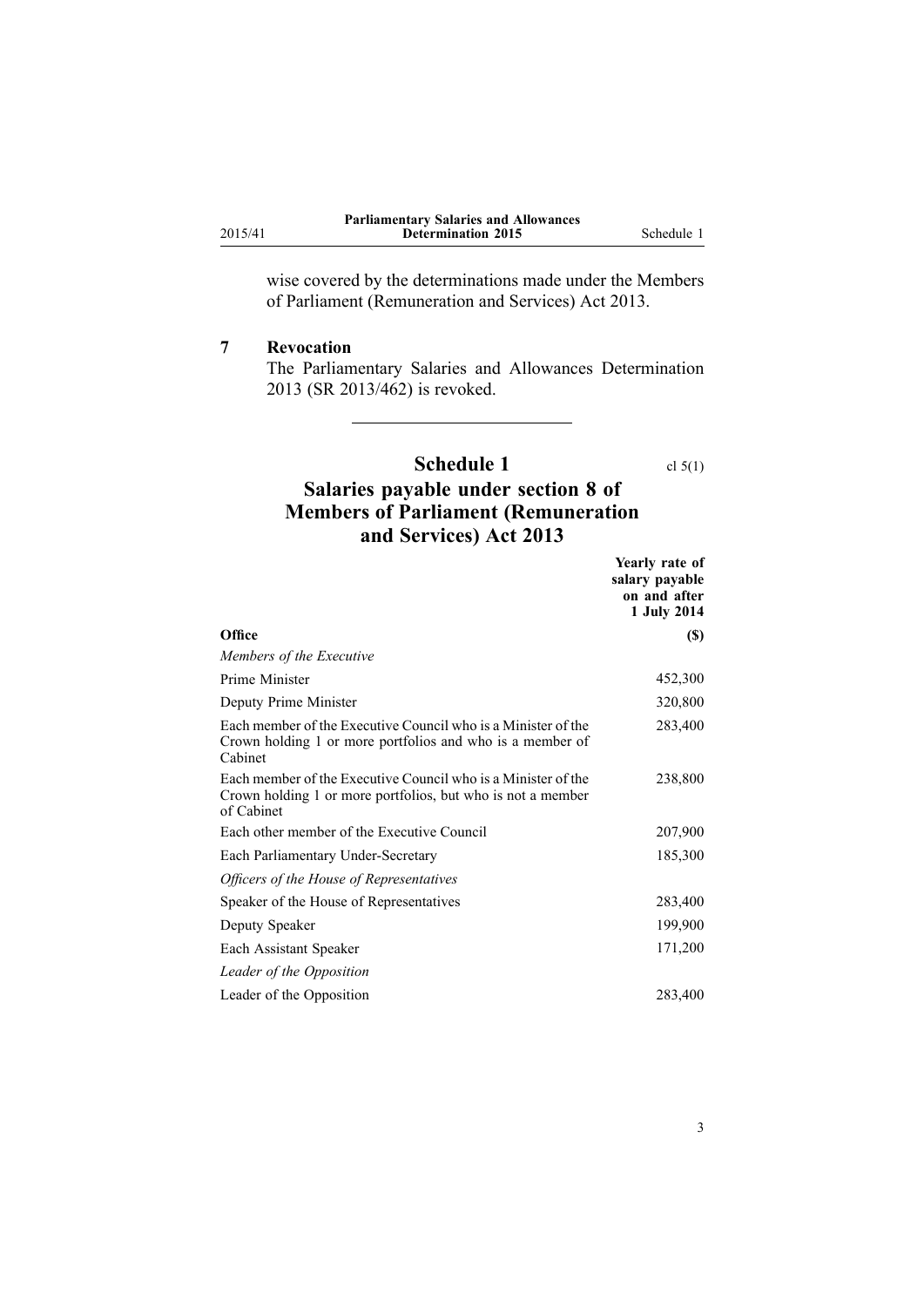|            | <b>Parliamentary Salaries and Allowances</b> |
|------------|----------------------------------------------|
| Schedule 1 | <b>Determination 2015</b>                    |

**Determination 2015** 2015/41

|                                                                                                                                              | Yearly rate of<br>salary payable<br>on and after<br>1 July 2014 |
|----------------------------------------------------------------------------------------------------------------------------------------------|-----------------------------------------------------------------|
| Office                                                                                                                                       | (S)                                                             |
| Other party leaders                                                                                                                          |                                                                 |
| Each member of Parliament who is the leader of a party-                                                                                      |                                                                 |
| Base salary                                                                                                                                  | 171,200                                                         |
| plus                                                                                                                                         |                                                                 |
| For each additional member of the party in the<br>House of Representatives up to a maximum of 5                                              | 2,040                                                           |
| plus                                                                                                                                         |                                                                 |
| For each additional member of the party in the<br>House of Representatives over 5 up to a maxi-<br>mum of $23$                               | 1,360                                                           |
| plus                                                                                                                                         |                                                                 |
| For each additional member of the party in the<br>House of Representatives over 23                                                           | 680                                                             |
| Deputy leaders                                                                                                                               |                                                                 |
| Each member of Parliament who is the deputy leader of a party<br>whose members in the House of Representatives number not<br>less than $25-$ |                                                                 |
| Base salary                                                                                                                                  | 197,200                                                         |
| plus                                                                                                                                         |                                                                 |
| For each additional member of the party in the<br>House of Representatives over 25 up to a maxi-<br>mum of $35$                              | 680                                                             |
| plus                                                                                                                                         |                                                                 |
| For each additional member of the party in the<br>House of Representatives over 35 up to a maxi-<br>mum of $45$                              | 390                                                             |
| Whips                                                                                                                                        |                                                                 |
| In respect of each party whose members in the House of Rep-<br>resentatives number not less than 4—                                          |                                                                 |
| One Whip                                                                                                                                     |                                                                 |
| Base salary                                                                                                                                  | 171,200                                                         |
| plus                                                                                                                                         |                                                                 |
| For each member of the party in the House of<br>Representatives over 6 up to a maximum of 24                                                 | 1,360                                                           |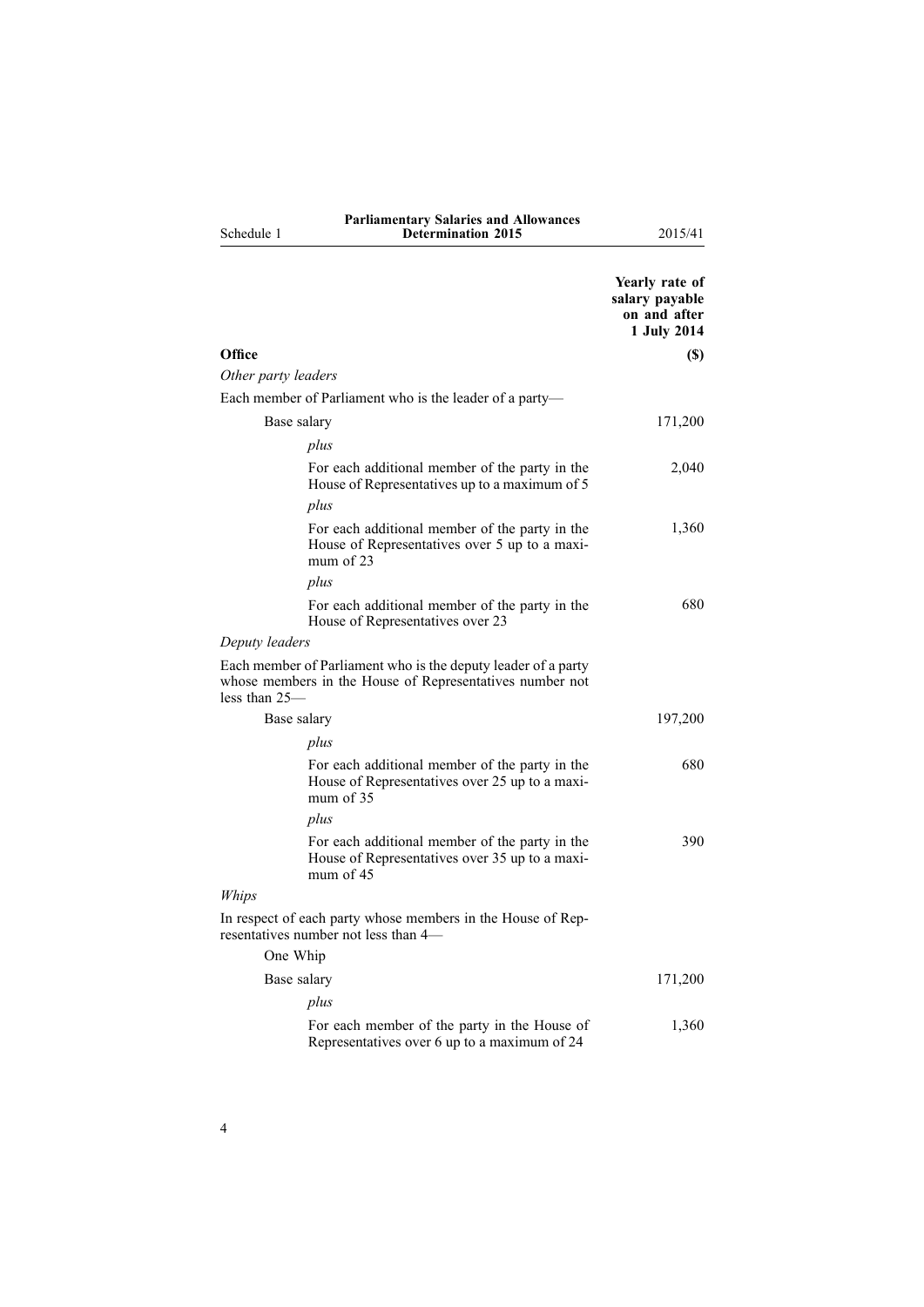2015/41

# **Parliamentary Salaries and Allowances Determination 2015** Schedule 1

|                                                                                                                                            | Yearly rate of<br>salary payable<br>on and after<br>1 July 2014 |  |
|--------------------------------------------------------------------------------------------------------------------------------------------|-----------------------------------------------------------------|--|
| Office                                                                                                                                     | <b>(\$)</b>                                                     |  |
| plus                                                                                                                                       |                                                                 |  |
| For each member of the party in the House of<br>Representatives over 24 up to a maximum of 35                                              | 680                                                             |  |
| plus                                                                                                                                       |                                                                 |  |
| For each member of the party in the House of<br>Representatives over 35 up to a maximum of 45                                              | 390                                                             |  |
| Senior Government Whip                                                                                                                     |                                                                 |  |
| If a Whip referred to in one of the provisions under the<br>heading Whips is also the Senior Government Whip<br>an additional sum is added | 4,870                                                           |  |
| In respect of each party whose members in the House of Rep-<br>resentatives number not less than 25—                                       |                                                                 |  |
| One Junior Whip (separate from, and additional to, that<br>party's One Whip)                                                               | 171,200                                                         |  |
| In respect of each party whose members in the House of Rep-<br>resentatives number not less than 45—                                       |                                                                 |  |
| One Additional Junior Whip                                                                                                                 | 171,200                                                         |  |
| Chairpersons of select committees                                                                                                          |                                                                 |  |
| Each member of Parliament who is the chairperson of a<br>select committee                                                                  | 171,200                                                         |  |
| Deputy chairpersons of select committees                                                                                                   |                                                                 |  |
| Each member of Parliament who is the deputy chairper-<br>son of a select committee                                                         | 160,800                                                         |  |
| Other members of Parliament                                                                                                                |                                                                 |  |
| Each other member of Parliament                                                                                                            | 156,000                                                         |  |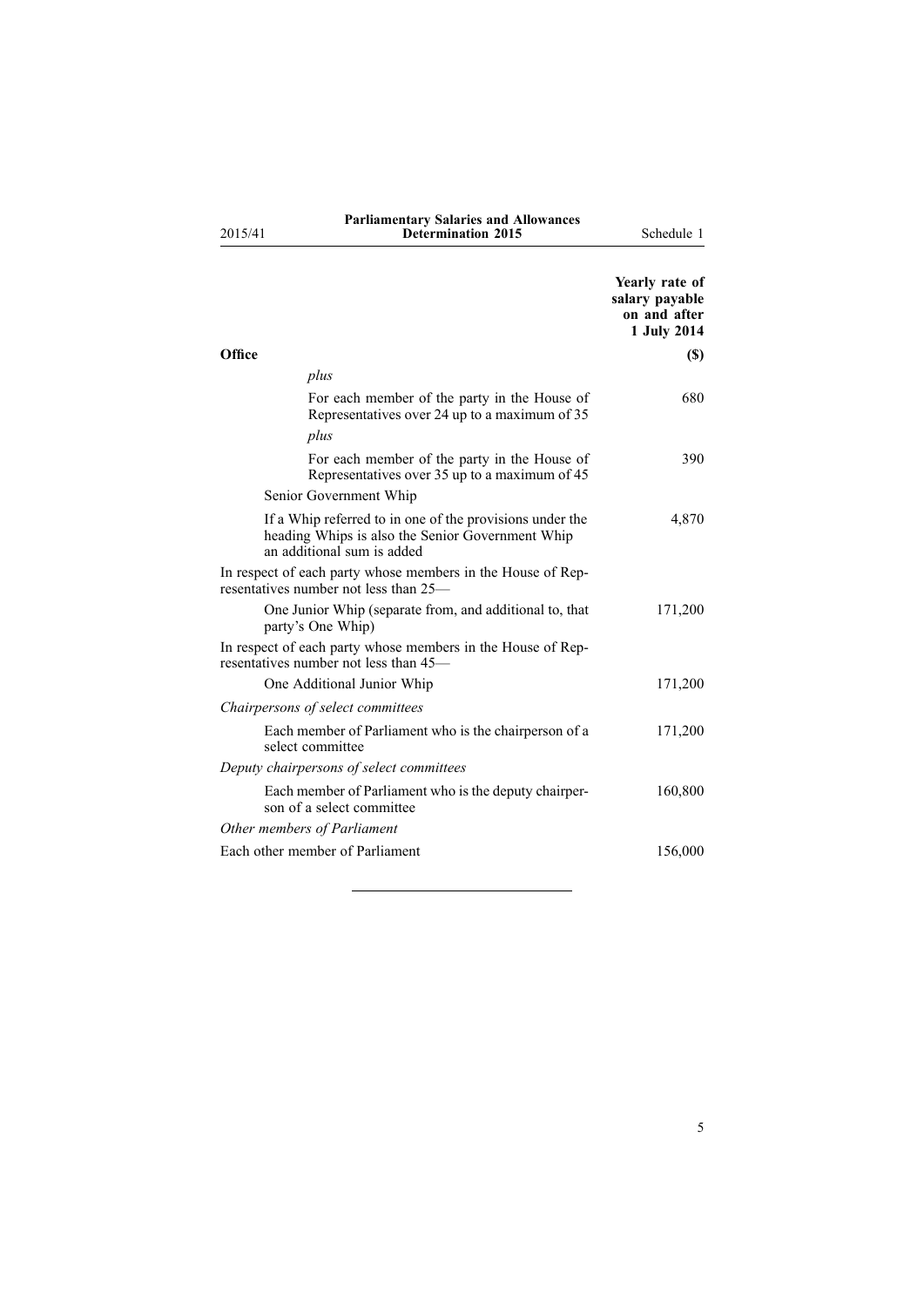<span id="page-5-0"></span>

| Schedule 2 | <b>Parliamentary Salaries and Allowances</b><br><b>Determination 2015</b> | 2015/41 |
|------------|---------------------------------------------------------------------------|---------|
|            |                                                                           |         |

# **Schedule 2** cl [6\(1\)](#page-1-0)

# **Allowances payable under section 8 of Members of Parliament (Remuneration and Services) Act 2013**

|                                 | Yearly rate of expenses allowance<br>payable on and after 1 July 2014 |
|---------------------------------|-----------------------------------------------------------------------|
| <b>Office</b>                   | (S)                                                                   |
| Prime Minister                  | 22,050                                                                |
| Speaker                         | 20,620                                                                |
| Each other member of Parliament | 16,560                                                                |

Dated at Wellington this 24th day of February 2015.

John Errington, Chairman.

> A Foulkes, Member.

Diane Morcom, Member.

# **Explanatory memorandum**

*This memorandum is not par<sup>t</sup> of the determination, but is intended to indicate its general effect.*

# **1 Background**

- 1.1 This memorandum explains not only the general effect of this determination but also—
	- (a) the extent and limitations of the role of the Remuneration Authority (the **Authority**); and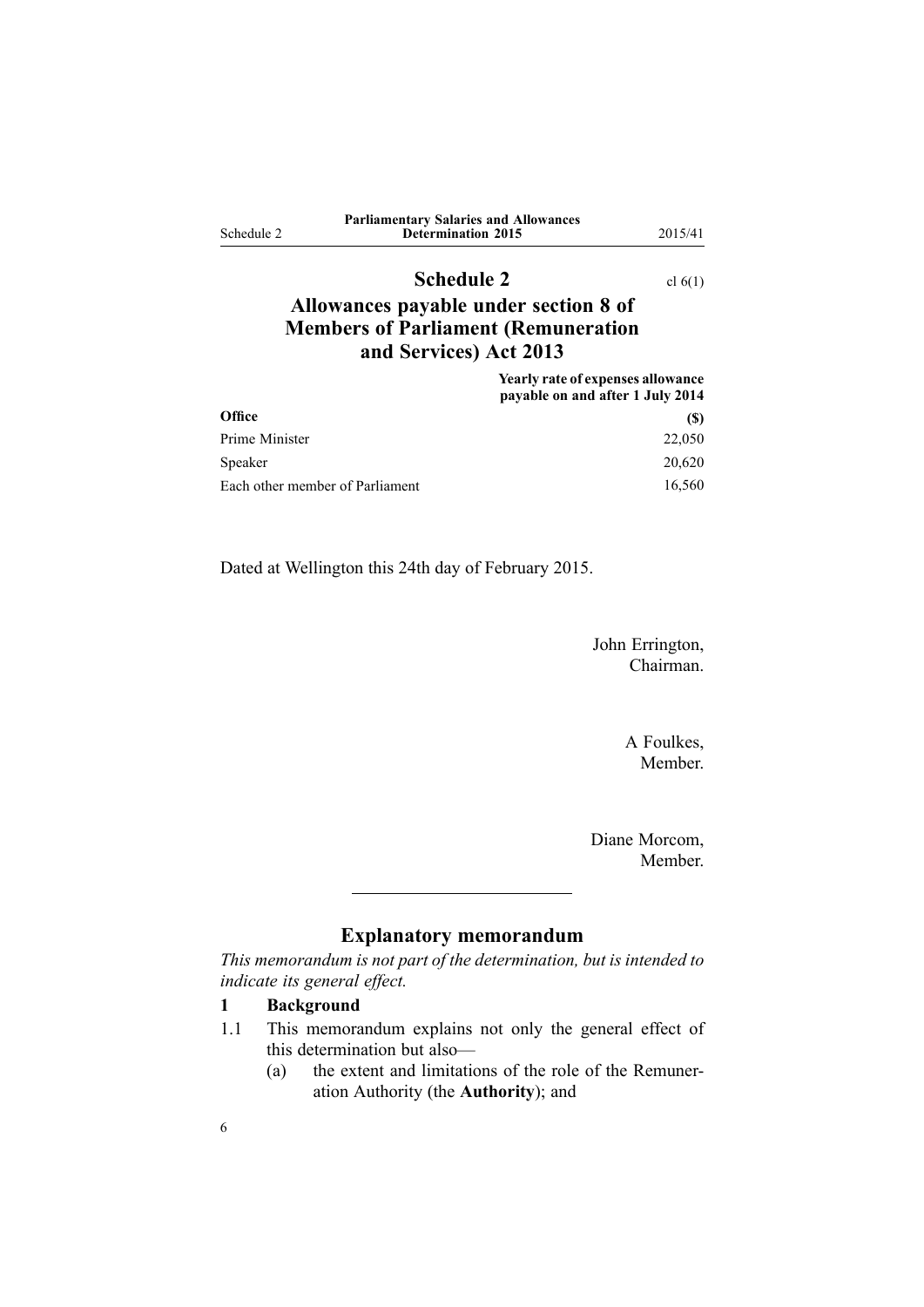| <b>Parliamentary Salaries and Allowances</b><br>Explanatory<br>2015/41<br><b>Determination 2015</b><br>memorandum |
|-------------------------------------------------------------------------------------------------------------------|
|-------------------------------------------------------------------------------------------------------------------|

- (b) the considerations that have driven the Authority in coming to this determination.
- 1.2 The Authority is required to have regard to the following when setting parliamentary remuneration and allowances:
	- (a) the need to achieve and maintain fair relativity with the levels of remuneration received elsewhere; and
	- (b) the need to be fair both—
		- (i) to the persons or group of persons whose remuneration is being determined; and
		- (ii) to the taxpayer; and
	- (c) the need to recruit and retain competent persons.
- 1.3 In addition, the Authority must take into account—
	- (a) the requirements of the position concerned; and
	- (b) the conditions of service enjoyed by the persons whose remuneration is being determined and those enjoyed by the persons or members of the group of persons whose remuneration and conditions of employment are, in the opinion of the Authority, comparable with those of the persons or members of the group; and
	- (c) any prevailing adverse economic conditions, based on evidence from an authoritative source, and may determine the remuneration at <sup>a</sup> rate lower than it would otherwise have determined.
- 1.4 The Authority continues to use <sup>a</sup> total remuneration approach in setting the base salary for members, as it does for other groups for whom it sets pay. The Authority takes as its starting point its payline for public servants undertaking jobs with broadly similar complexity and responsibility. That enables it to identify <sup>a</sup> total remuneration package, based on market rates, for ordinary members. The Authority then deducts from that total package the value of the employer superannuation subsidy to members (20% of an ordinary member's salary) and the personal benefit of entitlements to members and their families (as assessed by the Authority). The figure remaining after these deductions from the total package becomes the base salary. If an individual member chooses not to take advantage of one or both of the entitlement and superannuation payments, his or her base salary is not increased.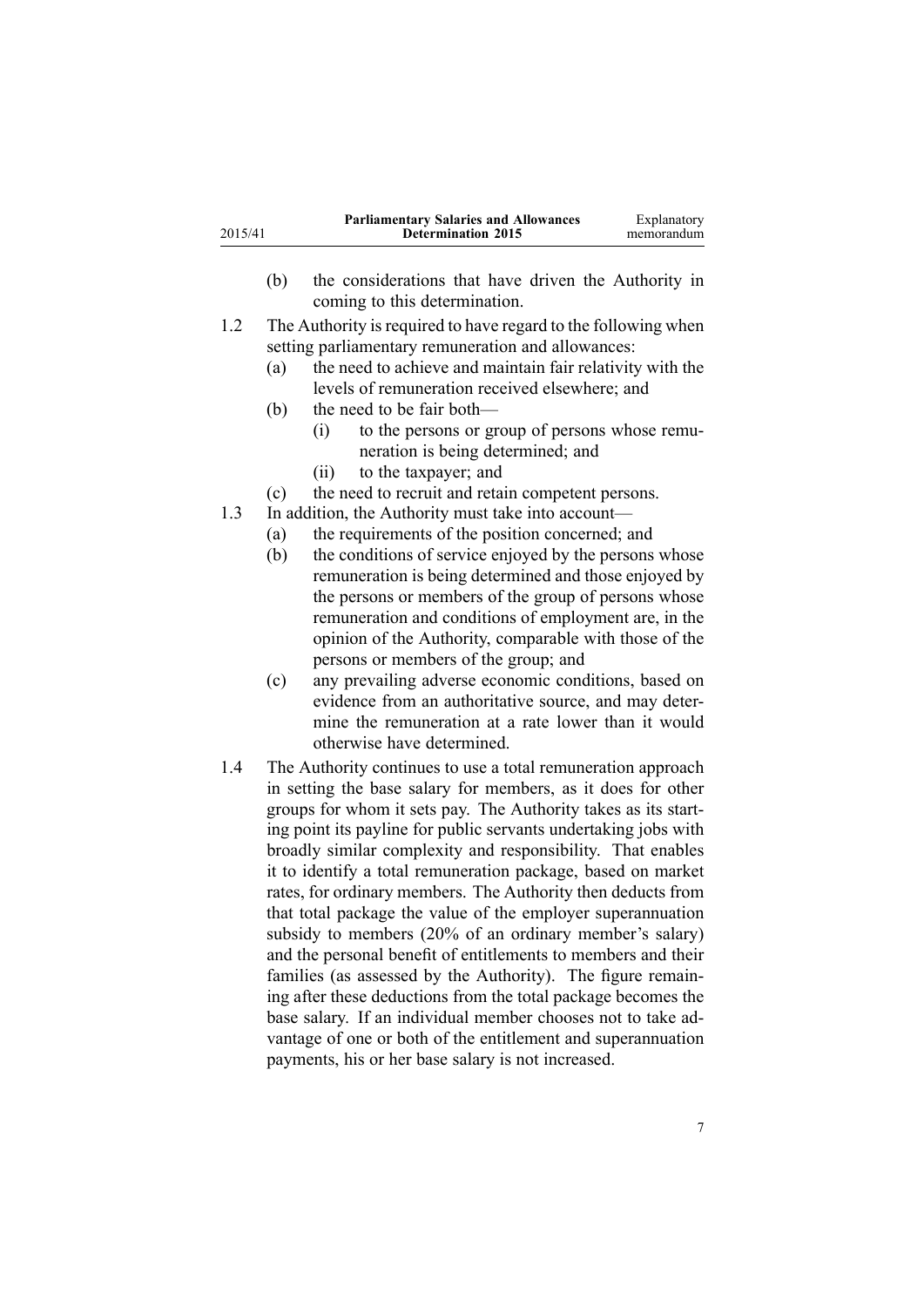| Explanatory | <b>Parliamentary Salaries and Allowances</b> |         |
|-------------|----------------------------------------------|---------|
| memorandum  | <b>Determination 2015</b>                    | 2015/41 |

- 1.5 The same approach is not taken with senior positions in Parliament, including the Prime Minister, Ministers, the Speaker, the Leader of the Opposition, Party Leaders, and so on.
- 1.6 In recognition of the significant element of public service given by those serving in the Executive and in senior roles in Parliament, democracies like our own have traditionally significantly discounted the rate at which their leaders have been materially rewarded, and those aspiring to those positions have accepted such <sup>a</sup> discount. The rates for these positions are not set based on market rates or the Authority's general payline, but maintain previous relativities established over many years and reinforced when parliamentary remuneration was fully reviewed in 2001/02.
- 1.7 Predictions for movements in remuneration show <sup>a</sup> continued expectation that wages will move ahead of inflation, and total public sector remuneration has increased by in excess of 2.5% and private sector remuneration is increasing at <sup>a</sup> similar rate.

### **2 Salary determination for 2014**

- 2.1 In 2014, the Authority's payline at the level for ordinary members increased by 3.3%. For this year, the personal benefit of the travel entitlement to members and their families has been assessed at \$3,200 per member, <sup>a</sup> reduction in the amount assessed in previous years, which takes into account tightened provisions around the personal use of travel by family members. Taking into account the change in value of the travel entitlement, this produces <sup>a</sup> package increase of 3.56% and <sup>a</sup> salary increase for ordinary members of 5.5%.
- 2.2 Based on current movements in remuneration for top-level executive positions, the gap between market remuneration and the remuneration of senior members of the Executive and Parliament is increasing.
- 2.3 Those holding senior positions in the Executive and in Parliament have had their salary increased by the same percentage as members, with slight variances being caused by rounding. Despite this increase, the Authority continues to have concerns at the widening gap between the remuneration of Ministers and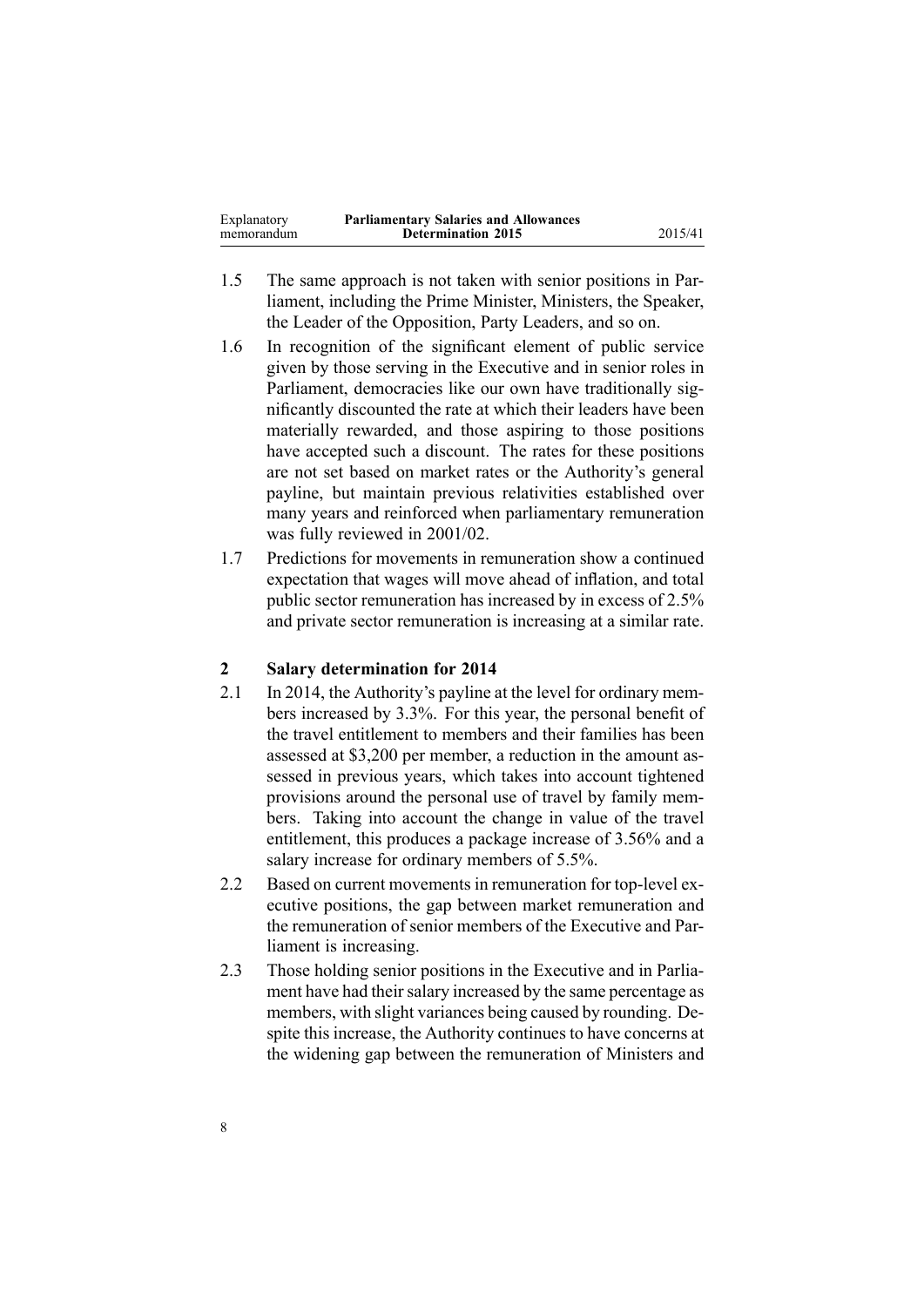|         | <b>Parliamentary Salaries and Allowances</b> | Explanatory |
|---------|----------------------------------------------|-------------|
| 2015/41 | <b>Determination 2015</b>                    | memorandum  |

the chief executives and staff reporting to them and will continue to review the gap annually.

- 2.4 Under [section](http://www.legislation.govt.nz/pdflink.aspx?id=DLM4034280) 16(2) of the Members of Parliament (Remuneration and Services) Act 2013, the Remuneration Authority, the Speaker, or the Minister Responsible for Ministerial Services must assess the value of any personal benefit for members, Ministers, or their family members arising from each entitlement to services determined, and the Authority must take that assessed value into account when determining salaries and allowances under [section](http://www.legislation.govt.nz/pdflink.aspx?id=DLM4034270) 8 of that Act. The Authority must include in its determination of the salaries and allowances <sup>a</sup> statement that sets out how it has taken that value into account in determining the relevant salaries.
- 2.5 The items that give rise to <sup>a</sup> personal benefit are members' domestic travel, their partners' and dependants' domestic travel, the use of ministerial cars, mobile phones, home phones and the Internet, and home security. This is the first year in which this has been <sup>a</sup> requirement, and for some benefits there is little or no reliable data on which to assess the new levels of personal benefit. This year the Authority took <sup>a</sup> very broadbrush approach to the values it takes into account when setting salaries. In future years, the Authority expects there to be better data to assist its decision making.

**Members' domestic travel**: Based on 2013/14 usage and the Inland Revenue Department's assessment as to the proportion of total cost that is subject to fringe benefit tax (**FBT**), the assessed value of the personal benefit (including FBT) is \$1,138 for ordinary members and \$1,209 for Ministers. The Authority has used <sup>a</sup> value of \$1,200 for the purpose of setting an ordinary member's salary.

**Partners' domestic travel**: The entitlement to this benefit has changed to become more restrictive. A small survey of members in the latter par<sup>t</sup> of 2014, together with the Inland Revenue Department's assessment as to the proportion of total cost that is subject to FBT, indicated an assessed value (including FBT) of about \$5,500 per member. The Authority has used <sup>a</sup> value of \$2,000 per member when setting salaries. This reflects the Authority's view, explained in its 2014 determination on MPs' services, that it is appropriate to display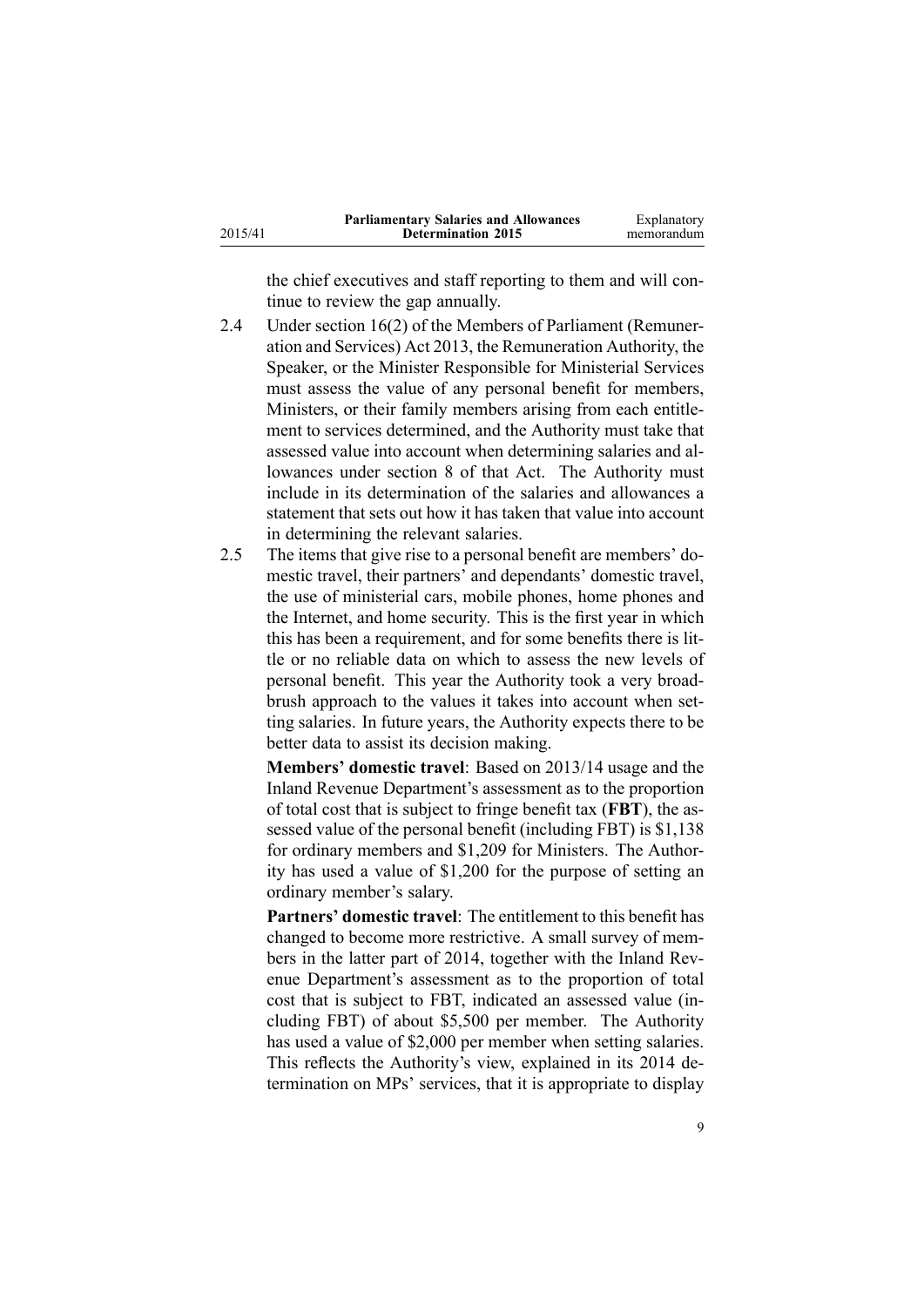| Explanatory | <b>Parliamentary Salaries and Allowances</b> |
|-------------|----------------------------------------------|
| memorandum  | <b>Determination 2015</b>                    |

<sup>a</sup> family-friendly approach to members and Ministers. The assessed value of \$2,000 per member for partners' domestic travel also reflects the Authority's wish not to penalise members who do not have partners, or whose partners make little use of the benefit.

**Determination 2015** 2015/41

**Dependants' domestic travel**: The entitlement to this benefit has changed to become more restrictive. Based on 2013/2014 usage, assuming that usage would have met the new constraints, and the Inland Revenue Department's assessment as to the proportion of total cost that is subject to FBT, the assessed value of personal benefit (including FBT) is about \$1,400 per member. The Authority has used <sup>a</sup> zero value per member when setting salaries to recognise the package as being family-friendly as well as not penalising members who do not have dependants, or whose dependants make little use of the benefit.

**Ministerial self-drive cars**: The average purchase price of ministerial cars is about \$44,700 (including GST). Based on Automobile Association data, and recognising that the cars are available for ministerial as well as personal use, the Authority has assessed <sup>a</sup> personal value of \$9,000 per Minister. This is not used in the salary-setting process but can be regarded as being par<sup>t</sup> of <sup>a</sup> Minister's remuneration package.

**Mobile phones, home phones and the Internet, home security, and the use of VIP cars**: There is some assessed personal value in these items, but the Authority has placed <sup>a</sup> zero value on them for the purpose of salary setting because the Authority considers them to be tools of trade.

#### **3 Tax-free allowances**

- 3.1 Last year, the Authority worked with the Speaker to verify that <sup>a</sup> tax-free allowance is set at the appropriate level. An allowance is intended to cover out-of-pocket expenses incurred in the pursuit of parliamentary business and may include—
	- (a) the entertainment of visitors, staff, constituents, and officials; and
	- (b) memberships, sponsorships, and fees; and
	- (c) koha; and